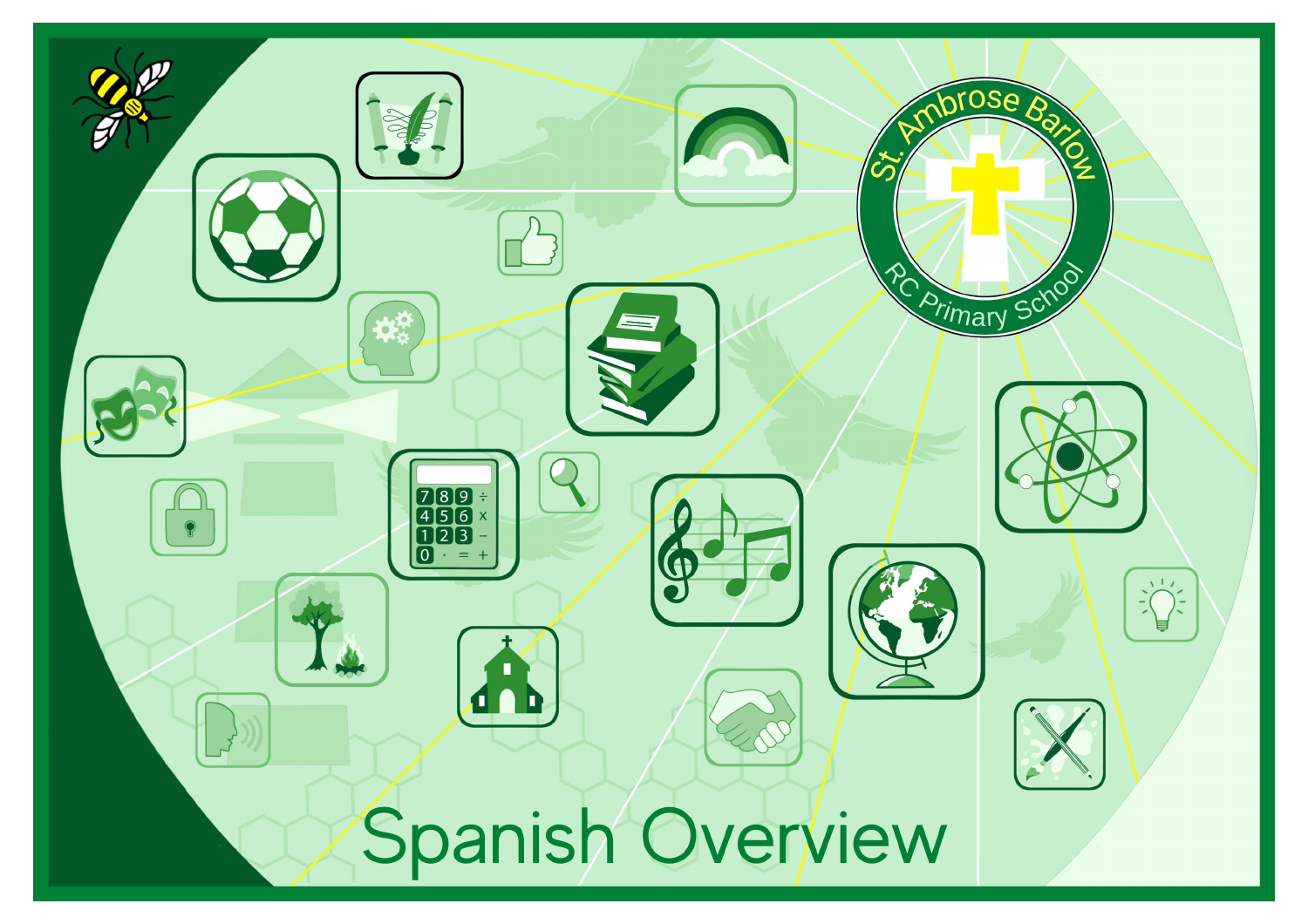

## St Ambrose Barlow



## MFL (Spanish) Curriculum Overview

## **EYFS/Key Stage 1**

Whilst there is no formal provision within the curriculum for MFL in the EYFS or Key Stage 1, all children will be encouraged to immerse themselves in as much Spanish language and culture as possible. This could include:

- Colours
- Letters of the alphabet
- Simple classroom instructions
- Classroom objects
- Greetings
- Numbers to 10
- Songs including Feliz Navidad (Happy Christmas), Cumpleaños Feliz (Happy Birthday)
- Games